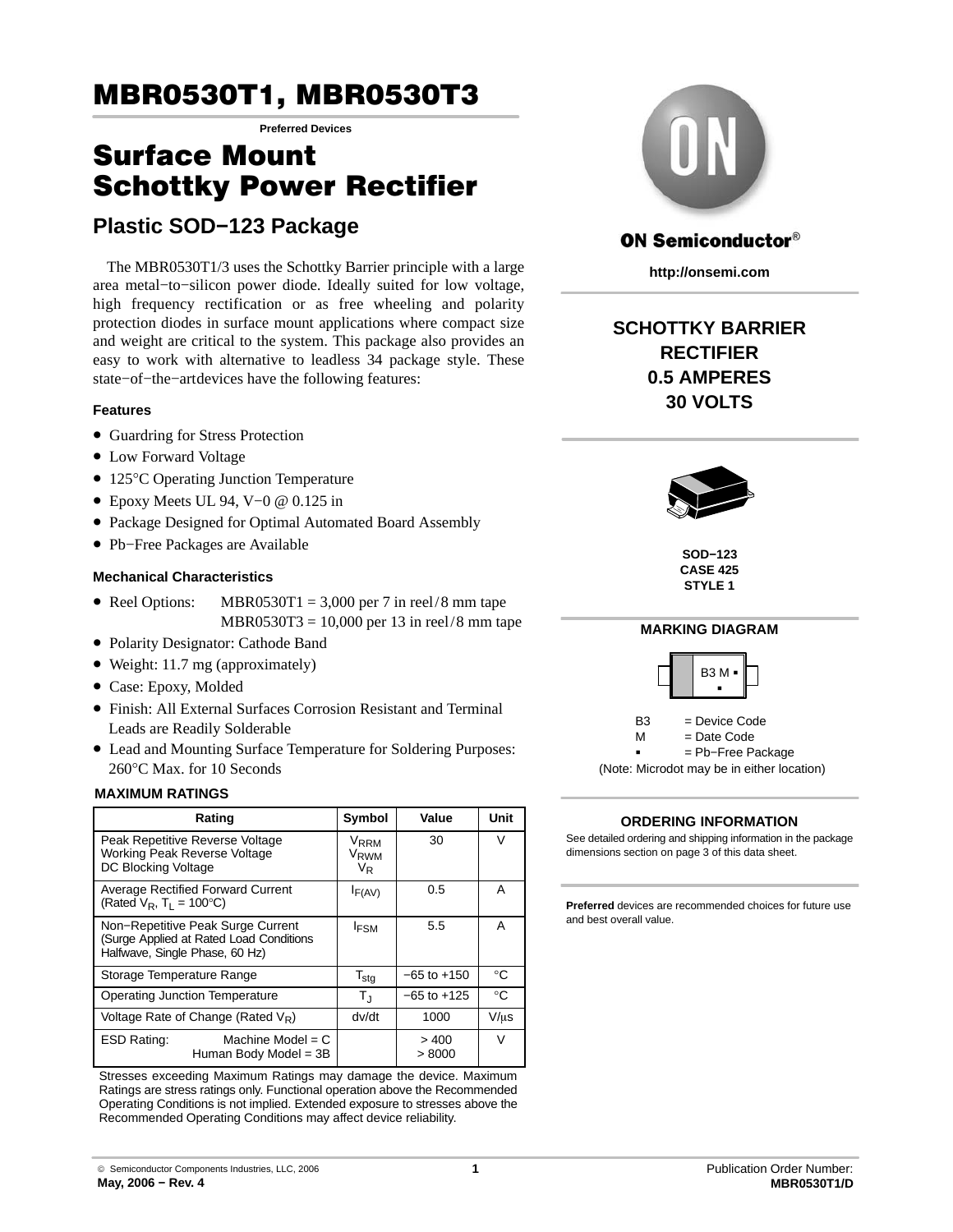## **MBR0530T1, MBR0530T3**

### **THERMAL CHARACTERISTICS**

| Rating                                            | Symbol          | Value | Unit          |
|---------------------------------------------------|-----------------|-------|---------------|
| Thermal Resistance – Junction–to–Ambient (Note 1) | $R_{\theta,JA}$ | 206   | $\degree$ C/W |
| Thermal Resistance - Junction-to-Lead             | $R_{\theta$ JL  | 150   | $\degree$ C/W |
| ELECTRICAL CUARACTERISTICS                        |                 |       |               |

#### **ELECTRICAL CHARACTERISTICS** Maximum Instantaneous Forward Voltage (Note 2)  $(i_F = 0.1 \text{ Amps}, T_J = 25^{\circ}\text{C})$  $(i_F = 0.5 \text{ Amps}, T_J = 25^{\circ}\text{C})$ vF 0.375 0.43 Maximum Instantaneous Reverse Current (Note 2) (Rated DC Voltage,  $T_{C}$  = 25°C) (V<sub>R</sub> = 15 V, T<sub>C</sub> = 25°C) IR 130 20

1. 1 inch square pad size (1 x 0.5 inch for each lead) on FR4 board.

2. Pulse Test: Pulse Width = 300  $\mu$ s, Duty Cycle ≤ 2%.



**Figure 1. Typical Forward Voltage**

**Figure 2. Typical Reverse Current**

V

μA



**Figure 3. Typical Capacitance**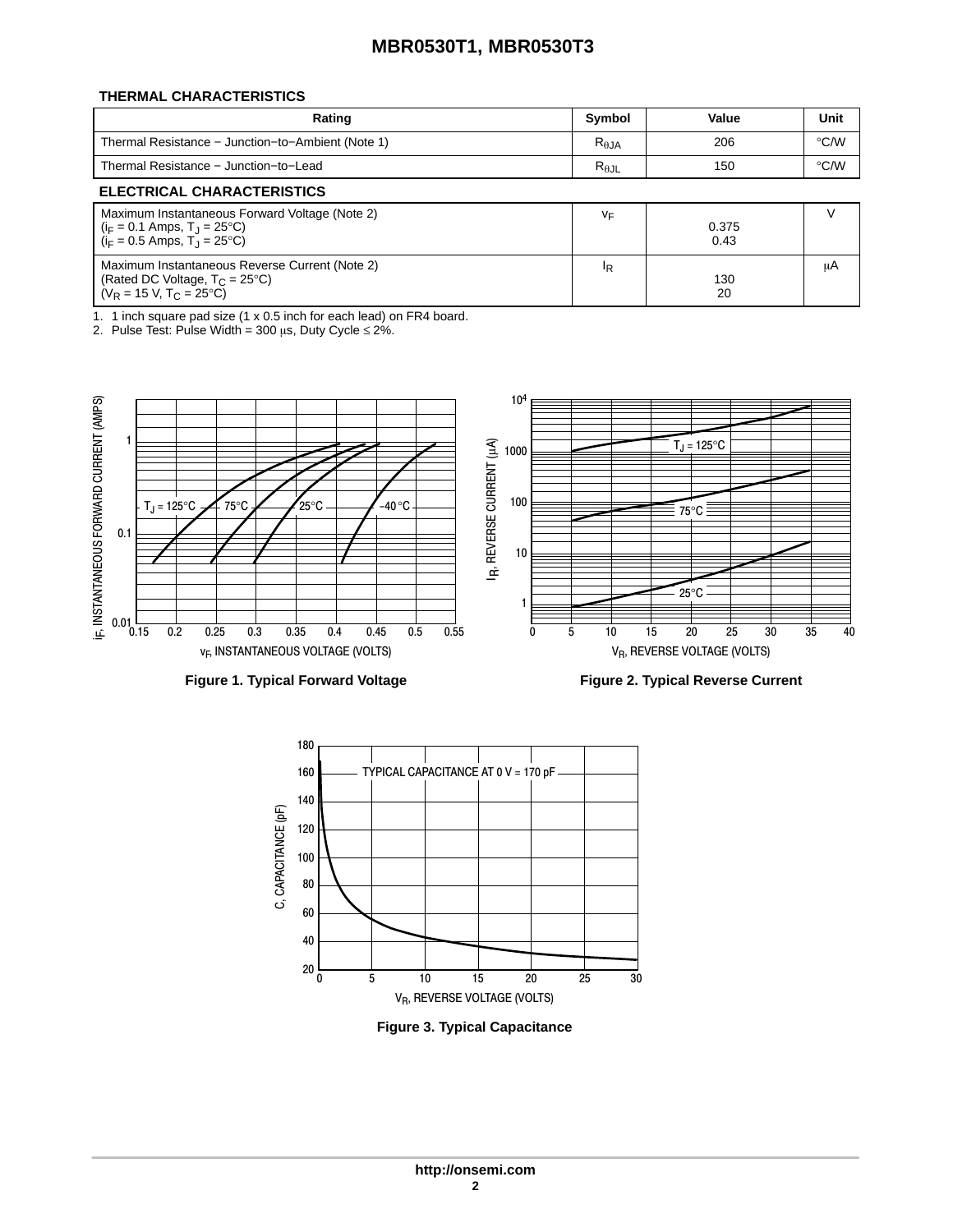## **MBR0530T1, MBR0530T3**

<span id="page-2-0"></span>

**Figure 4. Current Derating (Lead)**

**Figure 5. Power Dissipation**

### **ORDERING INFORMATION**

| <b>Device</b> | Package              | Shipping <sup>†</sup> |
|---------------|----------------------|-----------------------|
| MBR0530T1     | SOD-123              | 3000 / Tape & Reel    |
| MBR0530T1G    | SOD-123<br>(Pb-Free) | 3000 / Tape & Reel    |
| MBR0530T3     | SOD-123              | 10,000 Tape & Reel    |
| MBR0530T3G    | SOD-123<br>(Pb-Free) | 10,000 Tape & Reel    |

†For information on tape and reel specifications, including part orientation and tape sizes, please refer to our Tape and Reel Packaging Specifications Brochure, BRD8011/D.